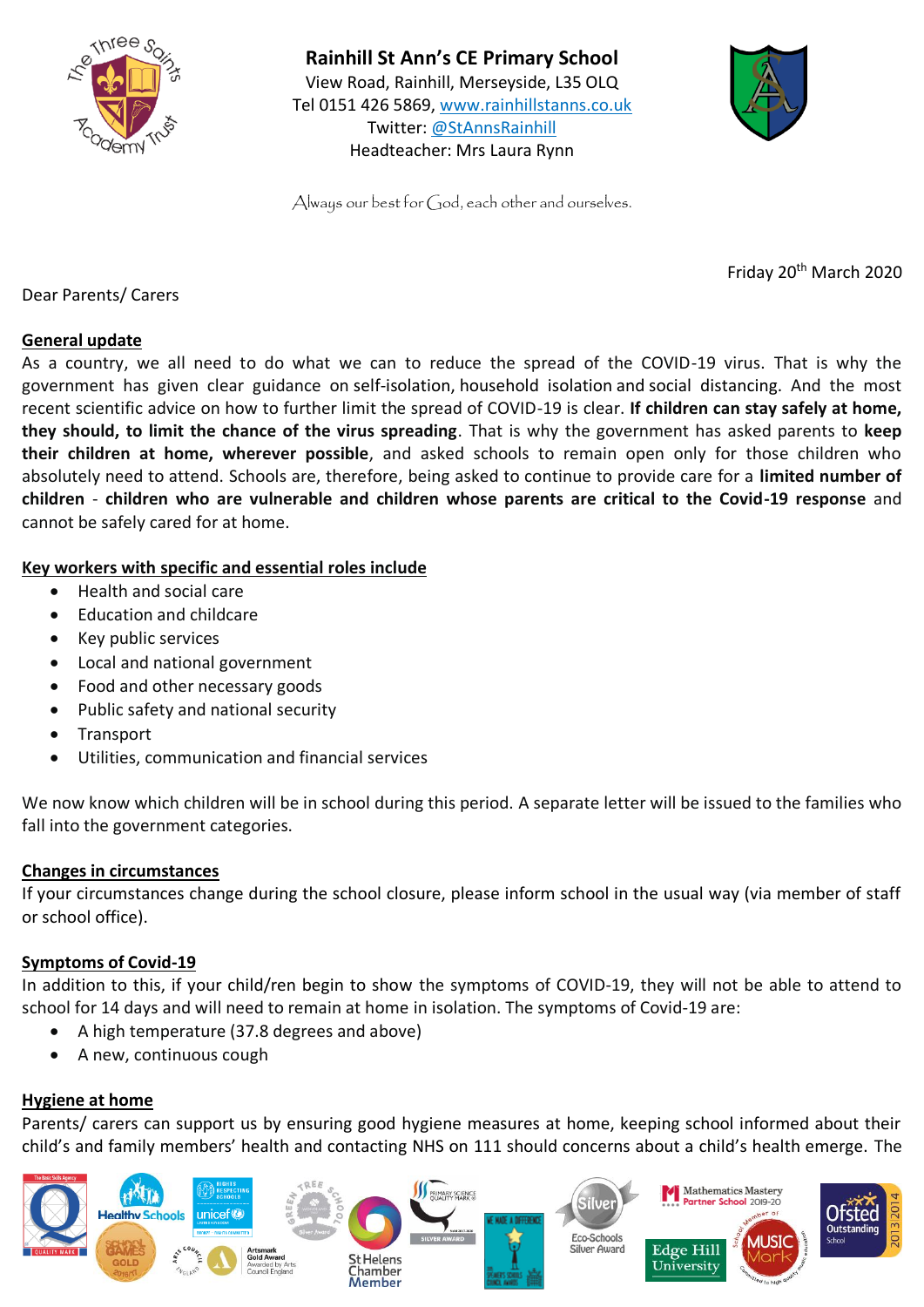



Always our best for God, each other and ourselves.

Department for Education coronavirus helpline is also available to answer questions about COVID-19 relating to education and children's social care. Parents/ carers can contact this helpline as follows:

• Phone: 0800 046 8687 Opening hours: 8am to 6pm (Monday to Friday), 10am to 4pm (Saturday to Sunday)

# **Residentials**

We have been in touch with the companies who run our three residentials that we have planned for this academic year – Kingswood, Bushcraft and France, to find out their current position. We are awaiting communication back from the companies and will email you as soon as possible with the outcome to their response.

#### **What can I do while my child is at home?**

As part of our strategy for responding to the COVID-19 pandemic, packages of work have been created for all pupils at home to complete. The package is a fortnight's worth of work. We understand that parents/ carers will have other commitments, so we have created a pack that we hope you feel is fair, accessible and manageable.

**Should school remain closed after the Easter holidays, we will be issuing pupils with education books published by CGP to complete at home.** *We will issue further communication about how you will be able to collect these from school.* 

Don't forget children also have access to the following online resources (usernames and passwords can be found in the child's Home School Diary):

- **Bug Club** <https://www.activelearnprimary.co.uk/login?c=0> Children should continue to read daily from the books on this site
- **TT Rockstars** <https://ttrockstars.com/> Daily practice of times tables is recommended
- **Spelling Shed** <https://www.spellingshed.com/> Spelling Shed contains the children's weekly spellings
- **Purple Mash** <https://www.purplemash.com/sch/jennie> This contains computing, science, maths, grammar tasks

Remember, one of the best ways your child can spend their time is by **reading**! Our suggestion is that children continue to read every day so that they do not begin to lose their reading skills.

We have sent home a pencil/ pen so that children can work at home. Children are only expected to complete this work if they are fit and well.

Also find attached a separate list of activities that you may wish to do with your child. Completion of these will be dependent on whether the country goes into lockdown.

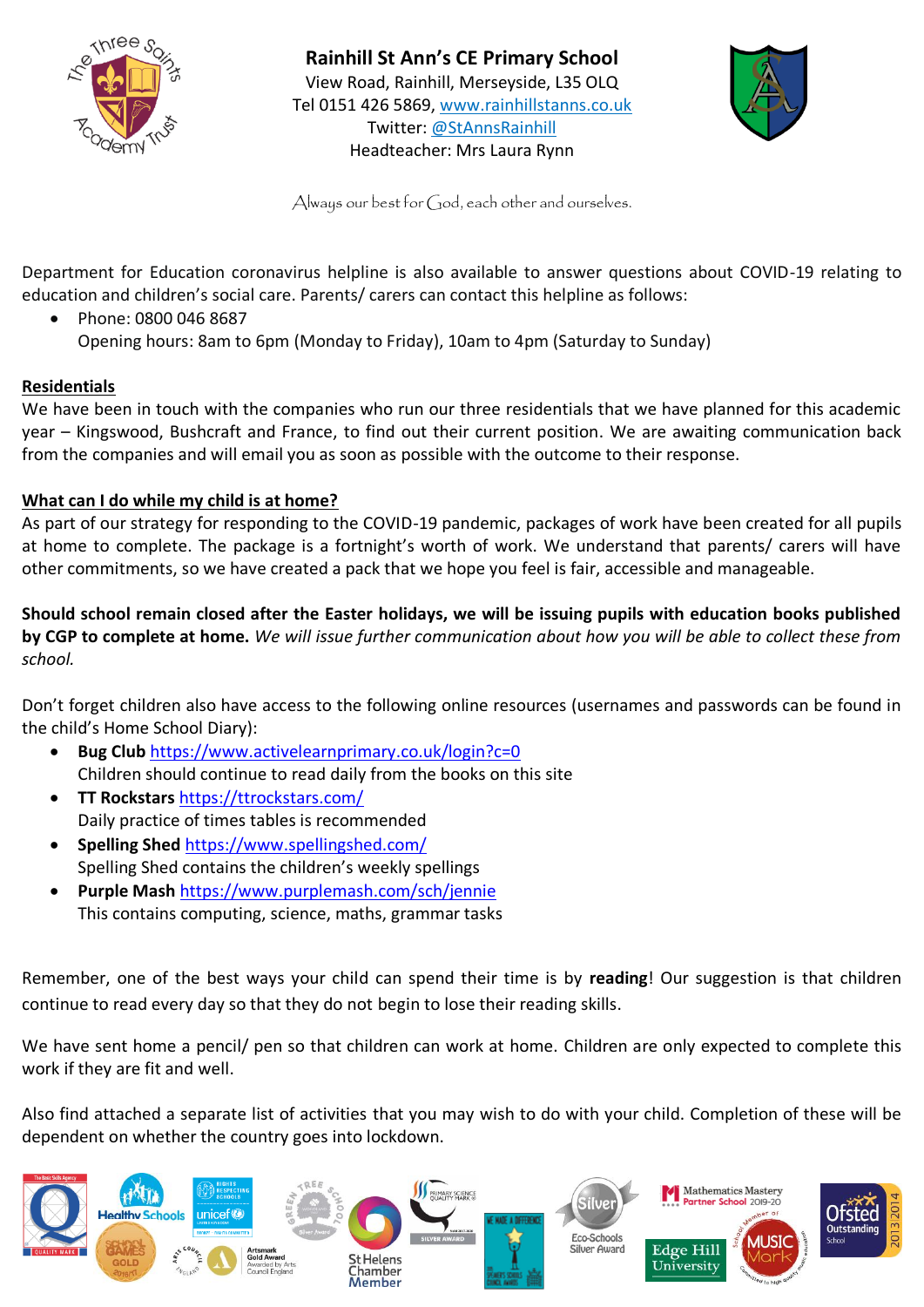



Always our best for God, each other and ourselves.

# **Safeguarding**

Whilst the school is closed, our duty and responsibility to safeguarding our pupils remains. Our regular check ins with families needing a bit of extra help and support will continue throughout the period of school closure, just as if the school was open. Please do not feel offended if a member of school staff calls to check in with you, and to speak to your child. If you have any safeguarding concerns whilst the school is closed, for your child or for any other pupil from the school, please contact Mrs Rynn via the school office.

Today we have talked to the children about how to stay safe while they are at home. They are aware if they want to communicate to school they can do this via the 'Need to Talk' button on our website.

Please monitor your child's online activity throughout the school closure, as it is likely they may use electronic devices more often than is ideal. This also includes monitoring what children are watching on screens.

# **How to manage mental health and wellbeing around coronavirus?**

The Coronavirus is causing much worry to people and families. Please have a look at the picture attached to this letter for ways you can manage anxiety around this subject.

#### **Message from our local foodbank**

We're still supporting people with emergency food, but we are running a reduced service due to measures put in place to slow the spread of #covid19. Emergency help will continue to be available and below at the foodbank hubs listed below:

# **Tuesdays and Fridays - 11am - 2.30pm St Helens CLC in Atherton Street, WA10 2DT Wednesdays 11.30am - 1.30pm St Johns the Baptist Church, St John Street, Earlestown WA12 9NW**

Unfortunately, Holy Trinity, Fingerpost and Hall Street Baptist Church are now closed for the foreseeable future. On entering the building people will be asked to use the hand sanitizer. There will be no wraparound service so that means no drinks or food will be available or signposting to minimise contact and people will be encouraged to leave the premises as soon as they have received their food hamper. It's hard for us to say how things will unfold in the coming weeks with #covid19, but we will continue to provide help wherever possible and if anything changes, we'll let you know immediately. The foodbank office at the Hope Centre will still be open Monday to Fri day to receive donations.

In order to get assistance from the foodbank, you must have a voucher. If this is something that you think you need, please contact Mrs Rynn in school. This can be done through the school office.